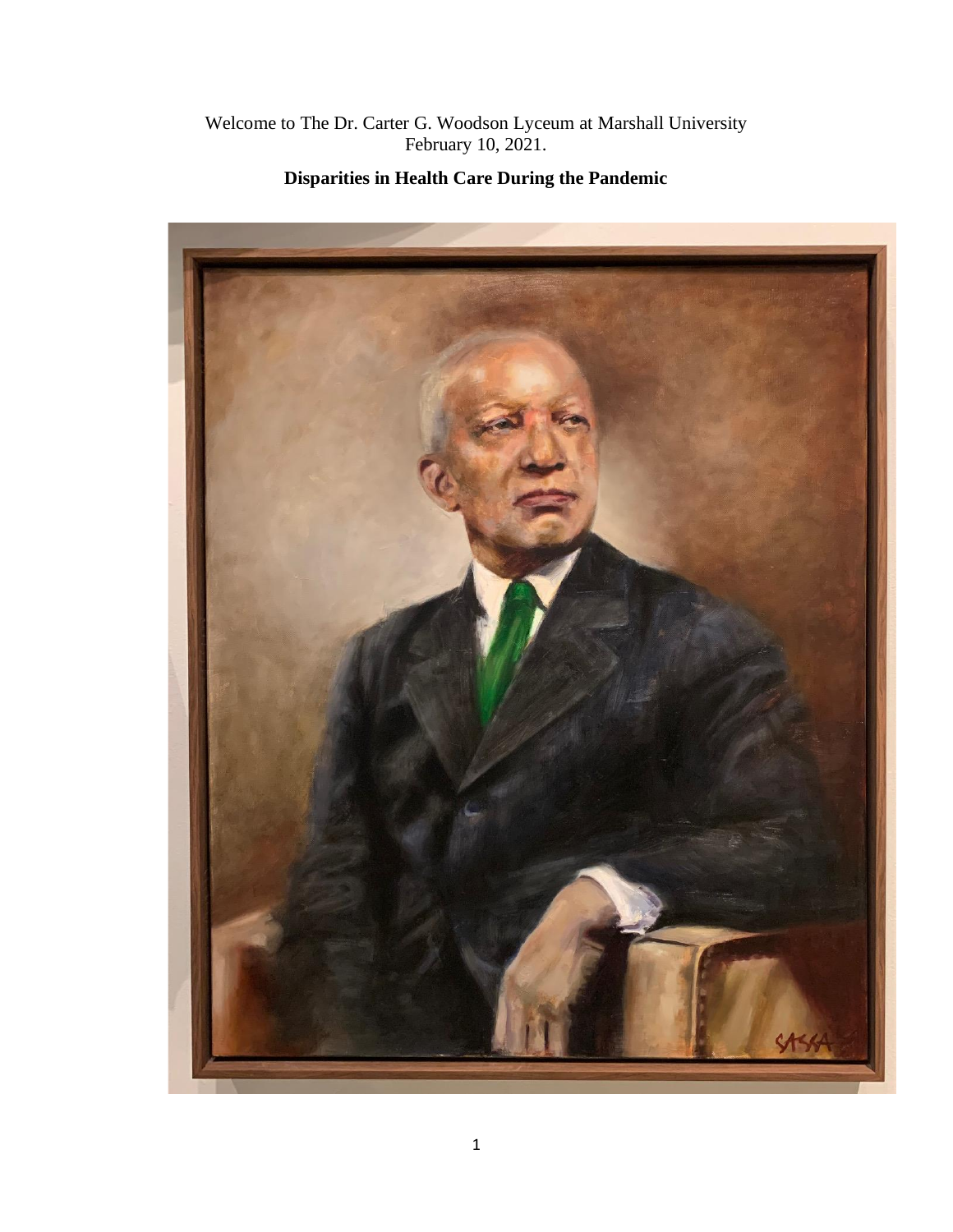#### *Photograph*

*Cover – This photograph of the Dr. Carter G. Woodson portrait was taken by Eric Himes of Marshall's IT department during The Dr. Carter G. Woodson Lyceum's special Black History Month Observance, February 1, 2021, at the Visual Art Center's Carroll Gallery, where the portrait of the Father of Black History was unveiled by artist Sassa Wilkes. The Woodson Lyceum commissioned the portrait, whose image is based on Dr. Woodson's likeness from a photograph in the Ancella Bickley Collection of West Virginia State Archives. The State Archives and the Association for the Study of African American Life and History, which Dr. Woodson founded in 1915, granted permission for use of the photograph's likeness. Marshall University retains all rights to the portrait and will find a prominent home for it on campus.*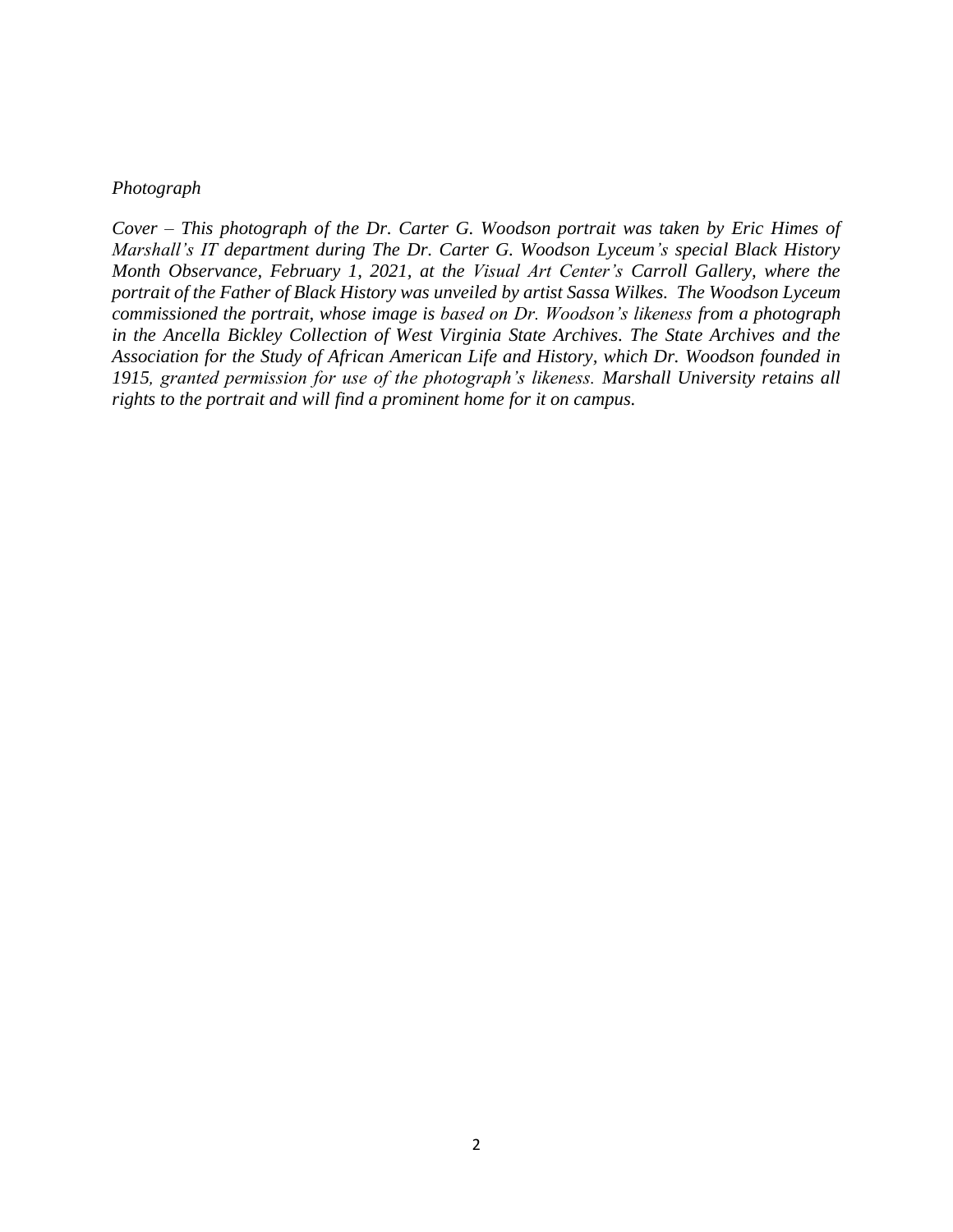#### **Program**

## **Disparities in Health Care During the Pandemic**

4 p.m. February 10, 2021 The link to this virtual event: [https://tinyurl.com/lyceum21021.](https://tinyurl.com/lyceum21021)

#### **The Occasion**

Burnis Morris, Carter G. Woodson Professor and Director, The Dr. Carter G. Woodson Lyceum

## **Welcome**

Dr. Jerome Gilbert, President, Marshall University

## **Remarks**

- Dr. Wendell Dobbs, Professor of Music and Interim Dean, College of Arts and Media
- Dr. Montserrat Miller, Executive Director, Drinko Academy

#### **Personal Perspectives**

• Head Football Coach Charles Huff, Marshall University

## *Introduction by Professor Burnis Morris,*

#### **COVID-19 Disparities in West Virginia**

• Ms. Jill Upson, Chair, West Virginia COVID-19 Advisory Commission on African American Disparities, and Director, Herbert Henderson Office of Minority Affairs Commission on Disparities and executive director of the Herbert Henderson Office of Minority Affairs

## *Introduction by Professor Burnis Morris*

## **Infant Mortality in West Virginia**

Dr. Lauri Andress, Assistant Professor, School of Public Health, West Virginia University *Introduction by Dr. Joseph Shapiro, Dean, Joan C. Edwards School of Medicine, Marshall University*

#### **An Appeal to the Public**

Dr. Leonard White, Assistant Dean, Joan C. Edwards School of Medicine, Marshall University

*Introduced by Huntington Mayor Steve Williams, who will disclose how Dr. White saved his life.*

## **Q & A**

Presenters may ask questions of the experts, and Dr. Miller will read questions collected on Zoom.

> *Co-sponsoring this event is Huntington Tri-State Branch, Association for the Study of African American Life and History.*

*The Lyceum also expresses appreciation to Eric Himes, of Marshall's IT department, for his support beyond the call of duty.*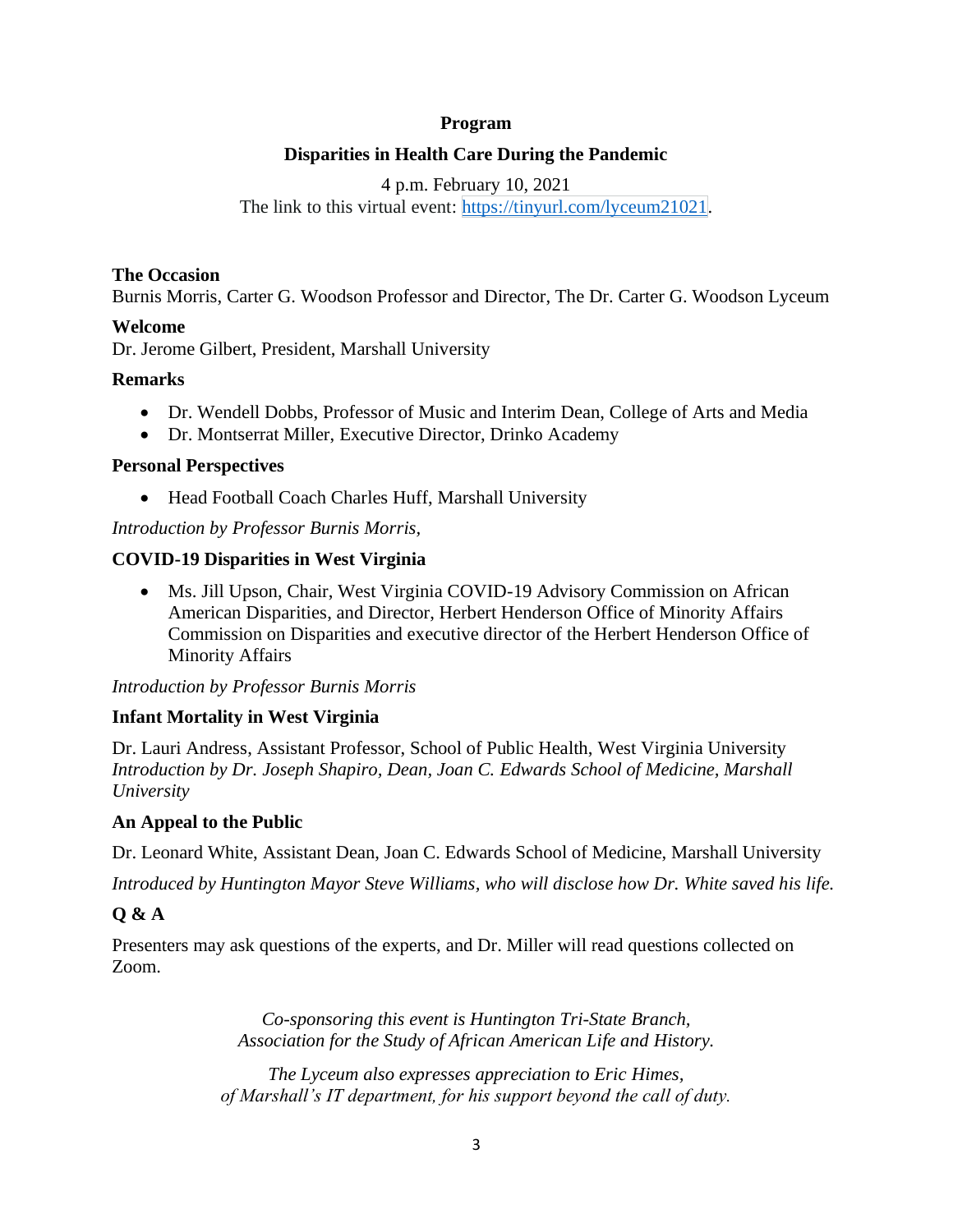#### **Our Experts**



Dr. Lauri Andress, WVU

Dr. Lauri Andress is an African American assistant professor in the School of Public Health at West Virginia University. She also holds an adjunct appointment at the Joan C. Edwards School of Medicine, Dean's Office. Originally from Houston, Texas, Dr. Andress has been part of the faculty at WVU since 2013. Prior to joining academia Dr. Andress worked in government as chief of public affairs, a policy aide to local and congressional policymakers, and lead teams from 2007-2010 that launched the Centers for Health Equity in Wisconsin and Louisville, Kentucky.

Drawing from those experiences, Dr. Andress is now examining issues of race, racism historical trauma, and infant mortality disparities. She has also conducted research on built environment inequities in infrastructure in West Virginia including transportation planning, food access and food deserts for low-income women, children, the homeless, and seniors. She recently launched a website that investigates how place shapes population health in West Virginia located at place and health wv (all lower case one word) .com https://placeandhealthwv.com/, The goal of the website is to shift the way that a society thinks about and conceptualizes notions of good and poor health to extend beyond healthcare.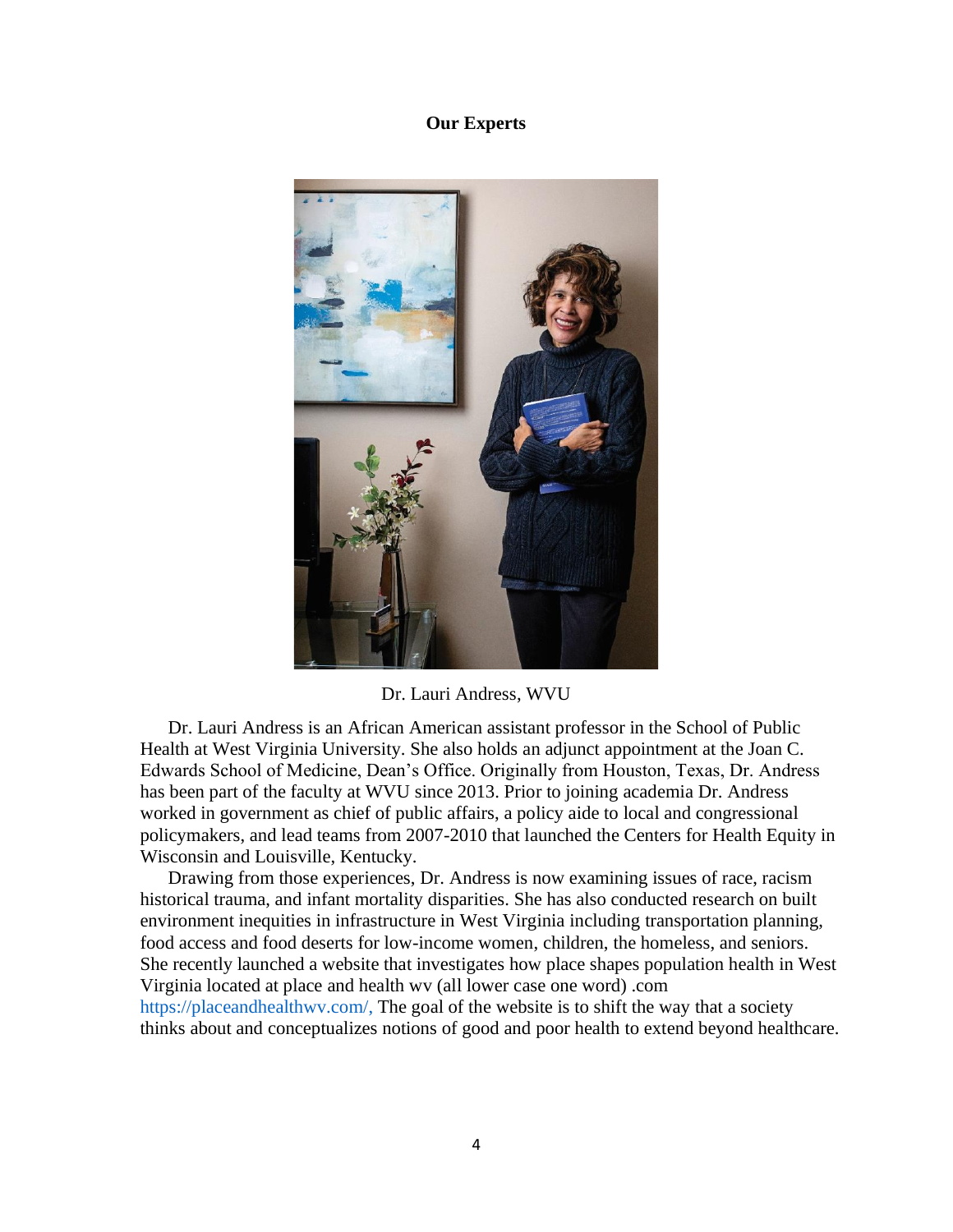![](_page_4_Picture_0.jpeg)

Head Football Coach Charles Huff, Marshall University

(Condensed from Marshall University's announcement, Jan. 17, 2021)

Marshall University officials announced that University of Alabama associate head coach/running backs coach **Charles Huff** has been named the Thundering Herd's next head football coach. Huff just finished his second year with the Alabama Crimson Tide and helped lead the team to a victory in the 2021 College Football Playoff National Championship versus Ohio State University. Known as an elite recruiter and developer of talent, Huff's proven track record has bolstered Alabama head coach Nick Saban's staff for the past two seasons. Huff joined Alabama in 2019 after one season (2018) as the assistant head coach, run-game coordinator and running backs coach at Mississippi State University. He boasts 17 years of coaching experience on both the NFL and college levels, with stops at Penn State University (2014-17), Western Michigan University (2013), the NFL's Buffalo Bills (2012), Vanderbilt University (2011), Hampton University (2010), University of Maryland (2009) and Tennessee State University (2006-08). A native of Denton, Maryland, Huff graduated in 2005 from Hampton University, where he served as a team captain, starting 12 games at center as a senior in 2005. He also played guard, fullback and tight end in his career.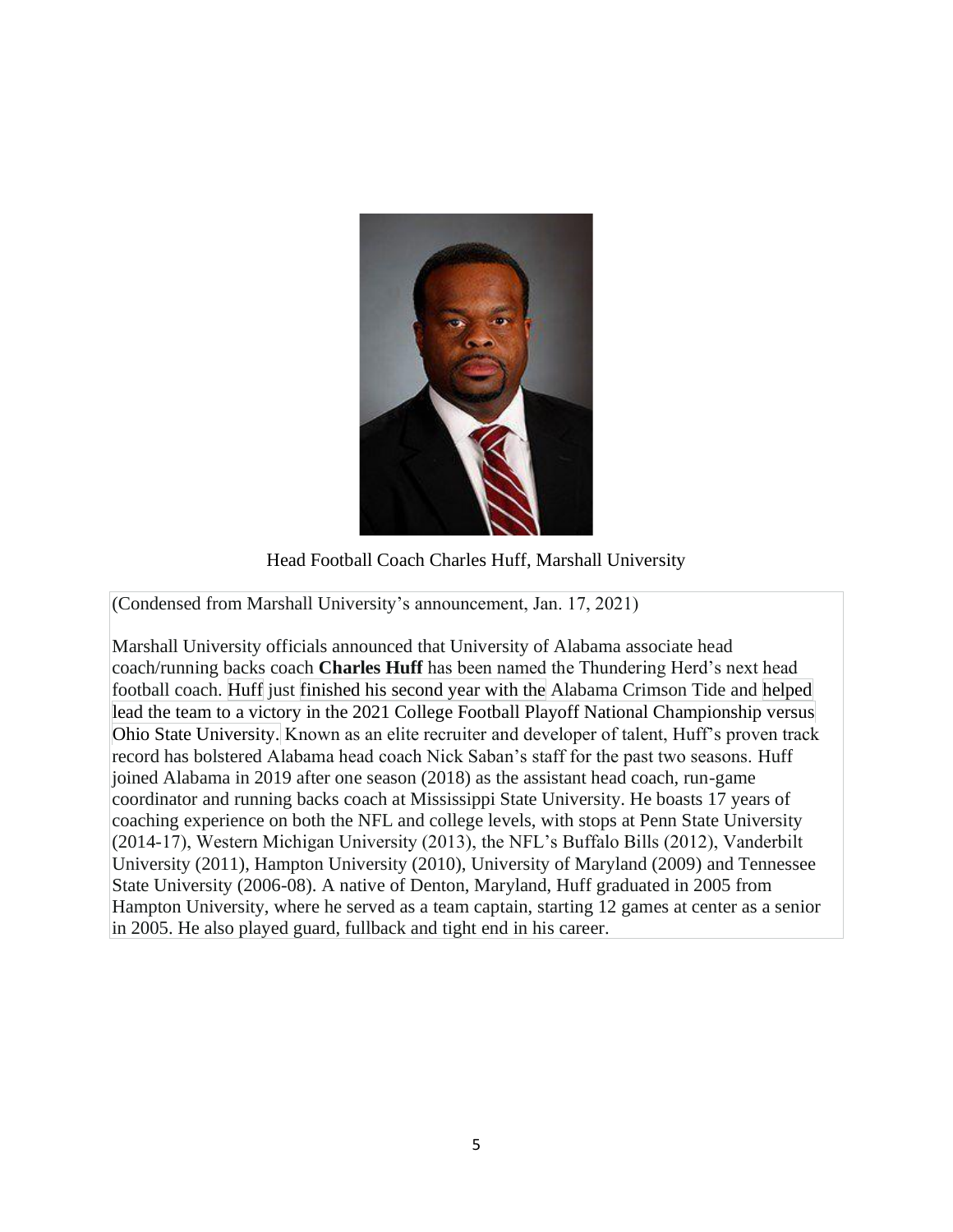![](_page_5_Picture_0.jpeg)

Jill Upson, Henderson Office of Minority Affairs State of West Virginia

**Jill Upson** is the Executive Director of the Herbert Henderson Office of Minority Affairs (HHOMA). She was appointed to this cabinet-level position in December 2018 after serving for four years in the West Virginia House of Delegates. Through her vision to employ a combination of informational and cultural initiatives, Upson has greatly expanded the impact of this agency statewide. Only months after taking leadership, Upson designed, created, and implemented the first major grant program at HHOMA. The community-based pilot project that she named BRIDGE (Building Resources In Diverse Geographic Environments), is providing a half million dollars in funding to underrepresented communities throughout West Virginia.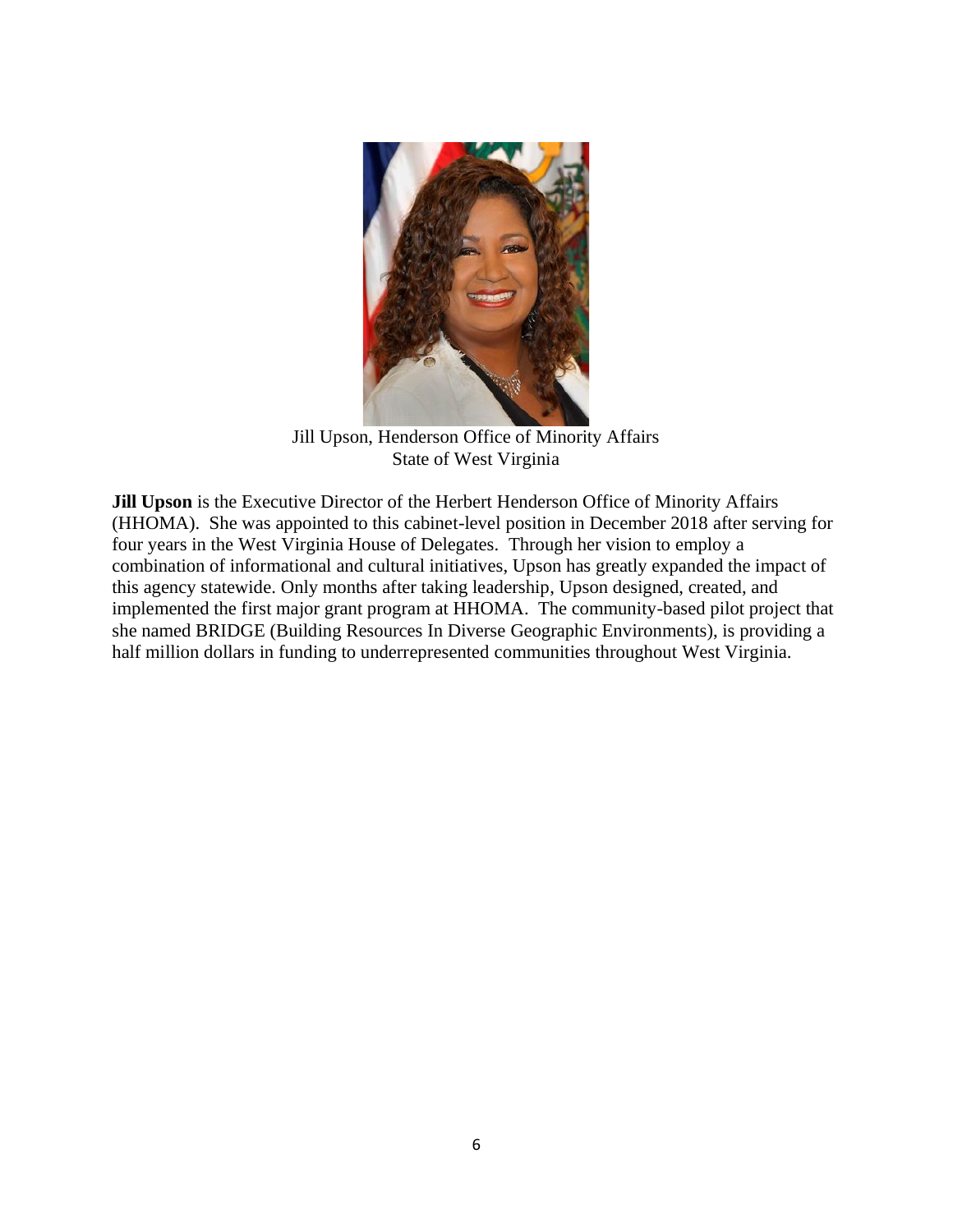![](_page_6_Picture_0.jpeg)

Dr. Leonard White, Assistant Professor Joan C. Edwards School of Medicine

**Dr. Leonard White** is the associate dean for diversity and an assistant professor in the department of internal medicine of the Joan C. Edwards School of Medicine at Marshall University. He received his MD and his post-graduate training in internal medicine from the University of Toledo School of Medicine. He practices internal medicine in several settings, coupling hospital-based practice at several hospitals with outpatient medicine within Valley Health. His primary academic interest is the correction of health care disparities.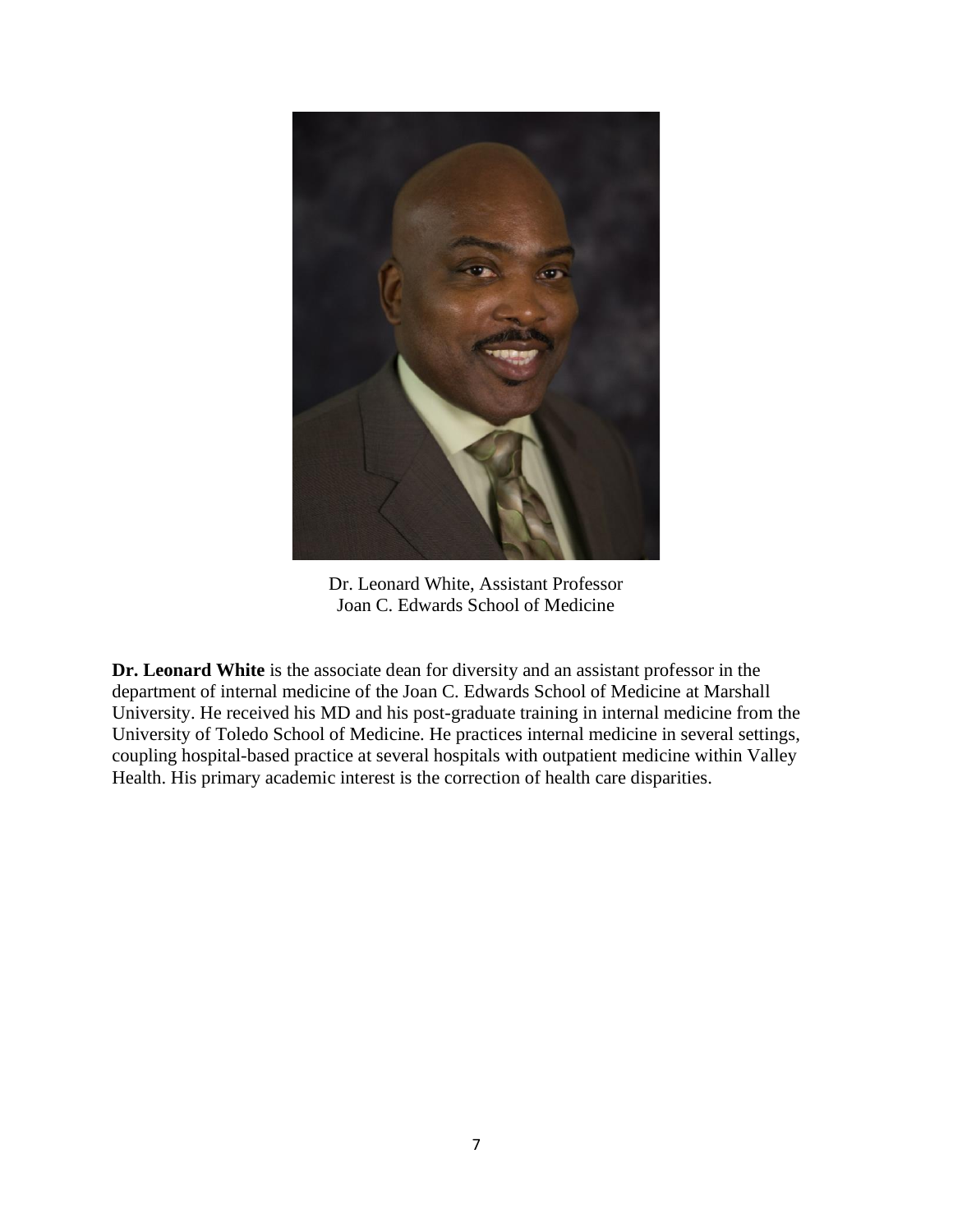**Dr. Wendell Dobbs** has served as professor of music at Marshall University for 35 years and as Interim Dean of the College of Arts and Media for the past two years. He performs as principal flute with the Huntington Symphony Orchestra and the Ohio Valley Symphony. As the John Deaver Drinko Fellow he founded the John Marshall Fife and Drum Corps. He explores early American and 19<sup>th</sup>-century French music for the flute. Early in his career Dobbs performed with the United States Army Band, "Pershing's Own" in Washington, DC. During those years he completed his masters and doctorate at Catholic University studying with Bernard Goldberg. Later he studied for two years as a French Government Scholar in Paris with Michel Debost and Alain Marion. He performs regularly with his colleague Júlio Ribeiro Alves in the Violauta Duo.

**Dr. Montserrat Miller**, professor of history; executive director, John Deaver Drinko Academy for American Political Institutions and Civic Culture, Marshall University**.** Dr. Miller earned a Ph. D. from Carnegie Mellon University in 1994, a M.A. in History from Carnegie Mellon University in 1990, a M.A. in History from Marshall University in 1988, and a B.A. in International Affairs from Marshall University in 1983. She has won numerous awards for scholarship, teaching and service over her 30-year academic career, including the 2007 Edward H. Greene West Virginia Professor of the Year Award. Her research has been funded by the U.S. State Department's Fulbright Program, the American Association of University Women, the National Endowment for the Humanities, the Program for Cultural Cooperation between Spain's Ministry of Culture and United States' Universities, the West Virginia Humanities Council, and Marshall University. Dr. Miller's work has been published in Catalan, Spanish, and English. Her book, *Feeding Barcelona, 1714-1975: Public Market Halls, Social Networks, and Consumer Culture* (Louisiana State University Press, 2015), was awarded the Best First Book Prize by Phi Alpha Theta, the National History Honorary Society. For more information about Dr. Miller, visit [www.marshall.edu/drinko/](http://www.marshall.edu/drinko/)

**Burnis R. Morris** is the Carter G. Woodson Professor of Journalism and Mass Communications and co-founder and director of The Woodson Lyceum at Marshall University. Morris also founded the Institute on Black History for teachers (in 2017) and will conduct the fourth program in June, all with major grants from West Virginia Humanities Council. He previously created the Fourth Estate and the Third Sector, a national training program for journalists who cover taxexempt organizations and philanthropy, a program Knight Foundation awarded more than \$850,000. He is author of three published books, including "Carter G. Woodson: History, the Black Press, and Public Relations" (University Press of Mississippi, 2017), which prompted Time (2019) and AARP (2020) magazines to feature his work in their Black History Month coverage. He is a co-author of "Radical Roots: Public History and Social Justice" (Amherst College Press, April 2021). Morris, a former assistant chair of the Faculty Senate, recently was recognized by the Association for Education in Journalism and Mass Communications as a national Trailblazer of Diversity. He earned a BA in Journalism at the University of Mississippi and MPA at University of Dayton.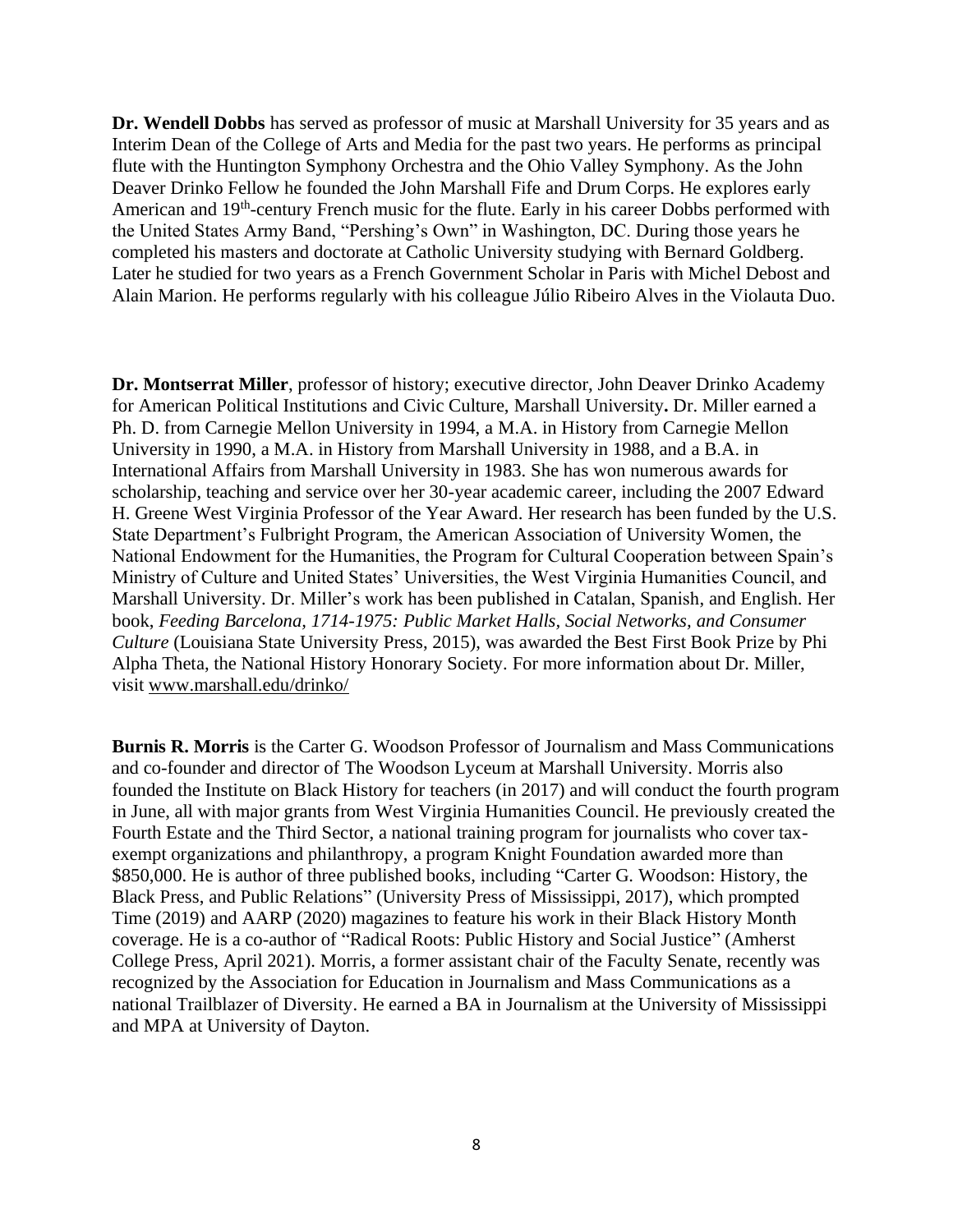#### **Please Let Teachers Know about Our Institute for Teachers**

• June 19-23 – With funding from West Virginia Humanities Council, The Dr. Carter G. Woodson Lyceum is offering a Black History Institute for all K-12 teachers, especially those who teach art, English, literature, history and social studies. Teachers selected for the program will receive \$500 stipends, and they may receive three graduate professional development credits with paid tuition. This is The Lyceum's fourth institute since 2017. Deadline: by 5 p.m. March 31, 2021. Contact Professor Burnis Morris, [morrisb@marshall.edu,](mailto:morrisb@marshall.edu) or apply online at [https://marshall.az1.qualtrics.com/jfe/form/SV\\_1FTTHmaZiBcSW2O](https://marshall.az1.qualtrics.com/jfe/form/SV_1FTTHmaZiBcSW2O)

#### **Please Join The Woodson Lyceum at Other 2021 Black History Month Events**

• 6 p.m. Feb. 26 – Winners of the Annual Black History Month Essay Competition will be announced during a program co-sponsored by The National PanHellenic Council on behalf of the Office of Fraternity & Sorority Life, the Psi Beta Beta Chapter of Omega Psi Phi Fraternity Inc. and The Dr. Carter G. Woodson Lyceum. The link to the event will be available *soon* on the NPHC Herdlink Page [https://herdlink.marshall.edu/organization/nphc.](https://herdlink.marshall.edu/organization/nphc) For additional information, contact

[Cunningha189@marshall.edu.](mailto:Cunningha189@marshall.edu)

• See the next page, too.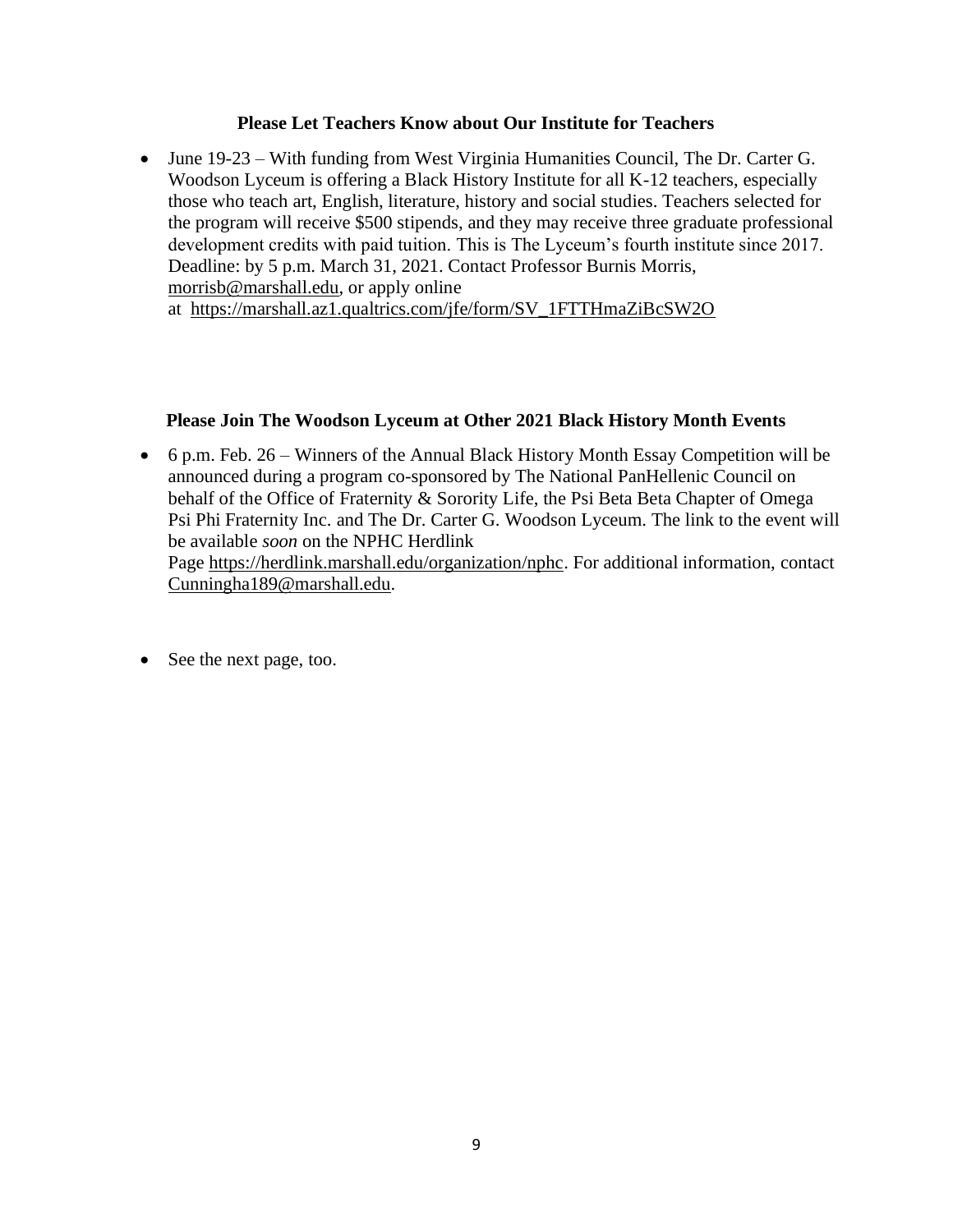![](_page_9_Picture_0.jpeg)

#### ALL WE DQ  $\overline{1s}$

![](_page_9_Picture_2.jpeg)

# STEP STROLL & HOP?

NPHC Spring Convocation

**Virtual** Wed. Feb. 17, 2021<br>6:00pm EST

![](_page_9_Picture_6.jpeg)

![](_page_9_Picture_7.jpeg)

**Oharborinstitute** 

•

www.theharborinstitute.com

©@theharborinstitute f The Harbor Institute